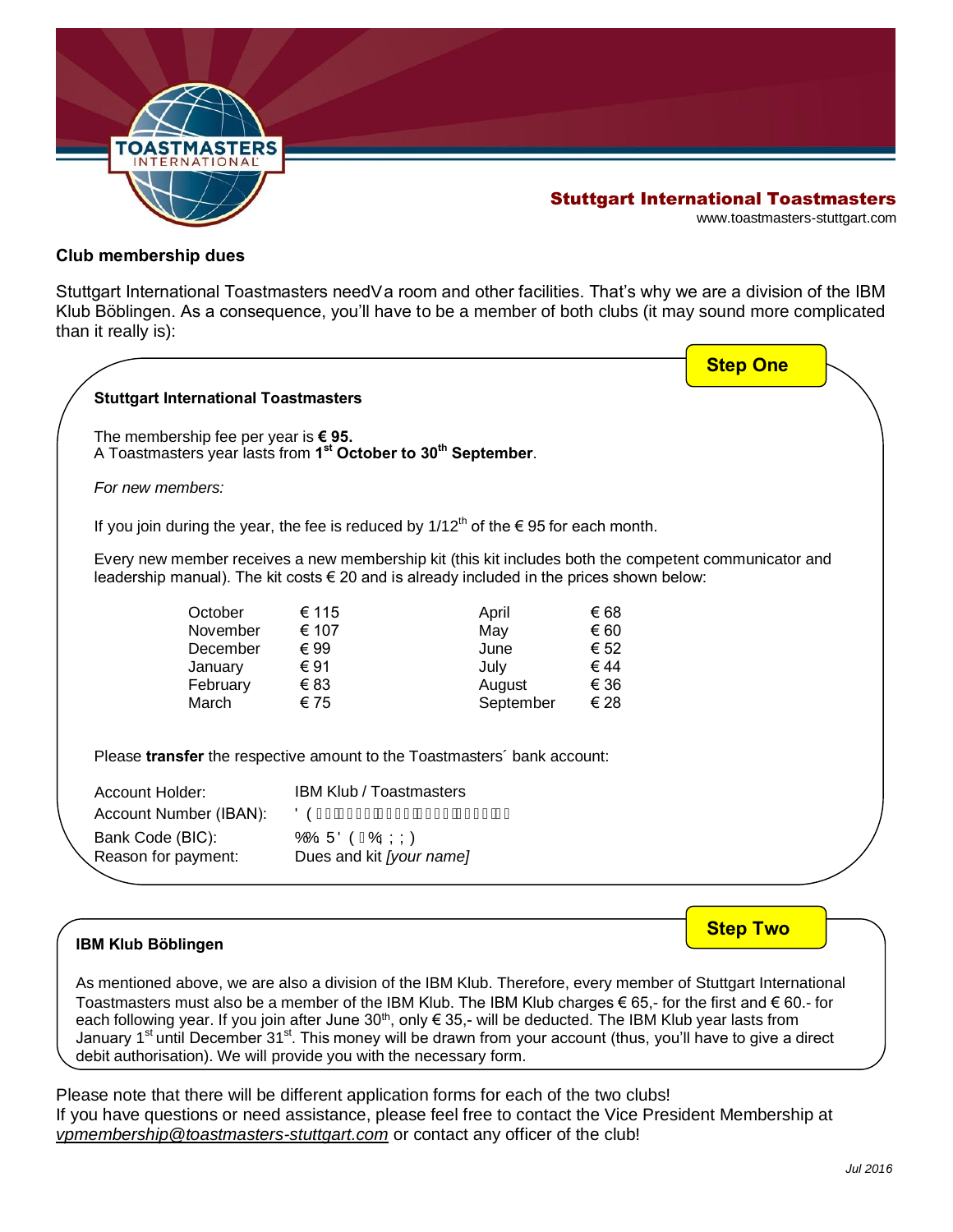

## **I would like to become a full member of the**

IBM Klub Böblingen e.V., Schönaicher Str. 216, 71032 Böblingen creditor identifier: DE22ZZZ00000392908

#### **Please fill out one form each person and send the original form back to the Klub-Office.**

| *obligatory information in order to accept the membership application |       |                                |  |  |  |
|-----------------------------------------------------------------------|-------|--------------------------------|--|--|--|
| Family Name*                                                          |       | Phone*                         |  |  |  |
| First name*                                                           |       | Cell Phone                     |  |  |  |
| Address*                                                              |       | E-Mail*                        |  |  |  |
| Postcode*                                                             | City* |                                |  |  |  |
| Date of birth*                                                        |       | 7-st. PNR<br>(if IBM employee) |  |  |  |

#### **Membership fee**

|  | $\Box$ adults |  | annual fee 60,- |
|--|---------------|--|-----------------|
|--|---------------|--|-----------------|

adults **annual fee 60,- €** children/ young adults unter 21 – **annual fee 30,- €**

If you join the Klub during the second half of a year, only half of the annual fee will be charged for the ongoing year. There is an additional fee of 6,- € for processing payments not done via direct debit. Membership may be cancelled after the end of each year provided notice is recieved in writing by 30<sup>th</sup> November. By signing this form I will accept the statutes of the IBM Klub Böblingen e.V.

#### **Admission fee**

5,-  $∈$  per person to be charged together with the first annual fee.

#### **SEPA Direct Debit Mandate**

for SEPA Core Direct Debit Sheme.

The mandate reference will be your 5-digit membership number which you will get within the next days.

By signing this mandate form, you authorise IBM Klub Böblingen e.V. to send instructions to your bank to debit your account and your bank to debit your account in accordance with the instructions from IBM Klub Böblingen e.V. The membership fee will be charged from your bank account on the 15<sup>th</sup> March each year. The first debit (60,-  $\epsilon$  / 30,-  $\epsilon$  plus  $5,$ -  $\epsilon$  admission fee) will be made by the end of the current month. As part of your rights, you are entitled to a refund from your bank under the terms and conditions of your agreement with your bank. A refund must be claimed within 8 weeks from the date on whicht your account was debited. If you don't agree with the SEPA Direct Debit Mandate, we will have to charge 6,- € additional administrative charges.

| Name of debitor* | Bank*          |  |
|------------------|----------------|--|
| Address*         | Postcode City* |  |
| Account#-IBAN*   | SWIFT BIC*     |  |

#### **I would like to participate in the following activities (there may be additional charge):**

| Archery      | Golf                   | <b>MK Training</b> | Shooting               | Wild Herbage     |
|--------------|------------------------|--------------------|------------------------|------------------|
| Badminton    | Gymnastics for Women   | Model railway      | <b>Skittles</b>        | Yachting         |
| Basketball   | Gymnastics for Seniors | Motor Cycling      | Soccer                 | Youth Soccer     |
| Billard      | Handball               | Painting           | Sports & Games Fitness | Bridge           |
| Bowling      | <b>Hiking</b>          | Photography        | Tennis                 | Stamp collection |
| <b>Chess</b> | Hiking for Seniors     | Reptile animals    | Toastmasters           | Skat             |
| Cycling      | Collecting Minerals    | Running            | Volleyball             | Skiing           |

**Supporting member** 

Please sign in for the activities and contact the head officer of the chosen department. Each department may raise additional fees. Please contact the head officer and ask for detailed information.

Date / Signature (parents have to sign for kids / young adults under 18)

The personal data you provide us will of course be processed confidentially and only used within the IBM Klub Böblingen e.V.

Filled in by IBM Klub: <br>
Ausweis erstellt am: example and the Lfd Nr.: Example and Bezahlt: €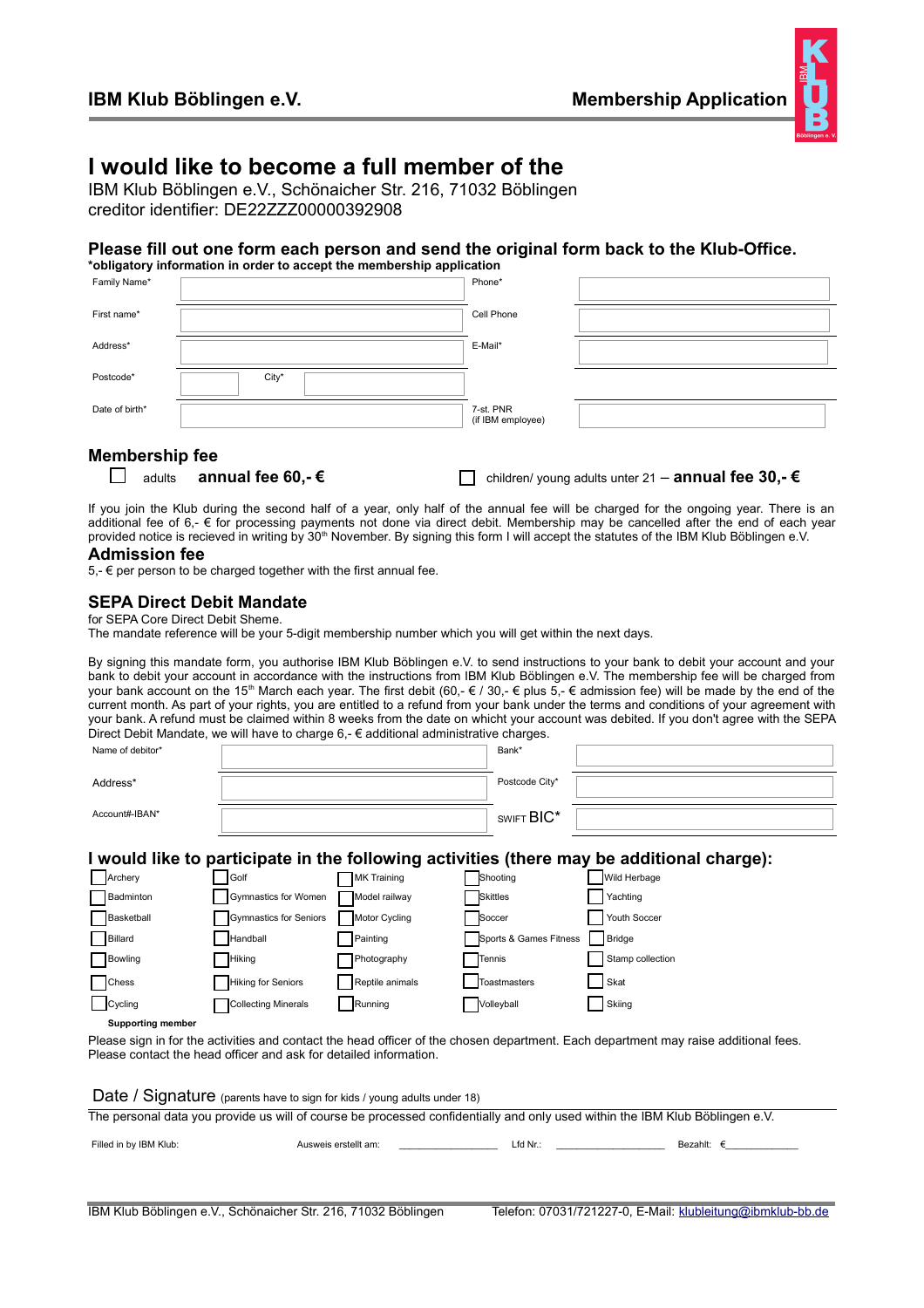# **CLUBS WITHIN DISTRICTS**

MEMBERSHIP APPLICATION



| <b>Club Information</b><br>This section is completed by a club officer.                                                                                                                                                                                                                                                               |                                             |                     |             |                                                                                                                          | <b>Membership Type</b><br>This section is completed by a club officer.<br>$\square$ New                                                                                  | $\Box$ Reinstated (break in                        |
|---------------------------------------------------------------------------------------------------------------------------------------------------------------------------------------------------------------------------------------------------------------------------------------------------------------------------------------|---------------------------------------------|---------------------|-------------|--------------------------------------------------------------------------------------------------------------------------|--------------------------------------------------------------------------------------------------------------------------------------------------------------------------|----------------------------------------------------|
| 3658                                                                                                                                                                                                                                                                                                                                  | <b>Stuttgart International Toastmasters</b> |                     | Boeblingen  |                                                                                                                          | $\square$ Dual                                                                                                                                                           | membership)                                        |
| Club number                                                                                                                                                                                                                                                                                                                           | Club name                                   |                     | Club city   |                                                                                                                          | $\Box$ Transfer (If applicant<br>is transferring from                                                                                                                    | $\Box$ Renewing (no break in<br>membership)        |
| <b>Applicant Information</b><br>This section is completed by the applicant.                                                                                                                                                                                                                                                           |                                             |                     |             | $\square$ Male<br>$\square$ Female                                                                                       | another club, please<br>fill in the three lines<br>below.)                                                                                                               |                                                    |
| Last name/Surname                                                                                                                                                                                                                                                                                                                     | First name                                  |                     | Middle name |                                                                                                                          | Previous club name                                                                                                                                                       |                                                    |
| The monthly Toastmaster magazine will be sent to the following address:                                                                                                                                                                                                                                                               |                                             |                     |             |                                                                                                                          | Previous club number                                                                                                                                                     |                                                    |
| Company/In care of                                                                                                                                                                                                                                                                                                                    |                                             |                     |             |                                                                                                                          | Member number                                                                                                                                                            |                                                    |
| Address line 1 (limit 35 characters)                                                                                                                                                                                                                                                                                                  |                                             |                     |             | <b>New Member Kit Preference</b>                                                                                         | This section is completed by the applicant if a new member.                                                                                                              |                                                    |
| Address line 2 (limit 35 characters)                                                                                                                                                                                                                                                                                                  |                                             |                     |             | <b>□</b> English                                                                                                         | $\square$ Deutsch                                                                                                                                                        | $\Box$ Português                                   |
|                                                                                                                                                                                                                                                                                                                                       |                                             |                     |             | العربية □<br>□ 繁體中文                                                                                                      | □ 简体中文<br>□ 日本語                                                                                                                                                          | $\square$ Accessible PDF on CD<br>for the visually |
| City                                                                                                                                                                                                                                                                                                                                  |                                             | State or province   |             | $\Box$ Français                                                                                                          | $\Box$ Español                                                                                                                                                           | impaired (English only)                            |
| Country                                                                                                                                                                                                                                                                                                                               |                                             | Postal code         |             |                                                                                                                          |                                                                                                                                                                          |                                                    |
| Home phone number                                                                                                                                                                                                                                                                                                                     |                                             | Mobile phone number |             | Email address                                                                                                            |                                                                                                                                                                          |                                                    |
| <b>Payment to Toastmasters International</b><br>This section is completed by the applicant with the help of a club officer.<br>Dues and fees are payable in advance and are not refundable or transferable.<br>New member fee (US\$20)<br>Paid only by new members, this fee covers the cost of the<br>New Member Kit and processing. |                                             | US\$ n/a            |             | <b>Payment to Club</b><br>payments for club dues.<br>Club new member fee                                                 | This section is completed by the applicant with the help of a club officer. Club dues<br>must be paid directly to the club. World Headquarters cannot charge credit card | US\$ n/a                                           |
| California sales tax (US\$1.60)                                                                                                                                                                                                                                                                                                       |                                             | US\$ n/a            |             | Club dues                                                                                                                |                                                                                                                                                                          | US\$ n/a                                           |
| Paid only by members of California clubs, sales tax is 8%.                                                                                                                                                                                                                                                                            |                                             |                     |             | Total payment to club                                                                                                    |                                                                                                                                                                          | US\$ n/a                                           |
| Membership dues<br>Paid twice a year by all members, membership dues are<br>pro-rated from the member's start month at US\$6 per month:                                                                                                                                                                                               |                                             | US\$ n/a            |             | <b>Payment Method</b><br>This section is completed by the applicant.                                                     |                                                                                                                                                                          |                                                    |
| □ October: US\$36                                                                                                                                                                                                                                                                                                                     | $\Box$ April: US\$36                        |                     |             |                                                                                                                          | US\$ n/a                                                                                                                                                                 |                                                    |
| □ November: US\$30                                                                                                                                                                                                                                                                                                                    | $\Box$ May: US\$30                          |                     |             | □ MasterCard                                                                                                             | Amount                                                                                                                                                                   |                                                    |
| □ December: US\$24                                                                                                                                                                                                                                                                                                                    | □ June: US\$24                              |                     |             | $\Box$ Visa                                                                                                              | Card number                                                                                                                                                              |                                                    |
| □ January: US\$18                                                                                                                                                                                                                                                                                                                     | $\Box$ July: US\$18                         |                     |             | $\square$ AMEX                                                                                                           | <b>Expiration date</b>                                                                                                                                                   |                                                    |
| □ February: US\$12                                                                                                                                                                                                                                                                                                                    | □ August: US\$12                            |                     |             | $\Box$ Discover                                                                                                          |                                                                                                                                                                          |                                                    |
| □ March: US\$6                                                                                                                                                                                                                                                                                                                        | □ September: US\$6                          |                     |             |                                                                                                                          | Name on card                                                                                                                                                             |                                                    |
| I want my membership to begin                                                                                                                                                                                                                                                                                                         | Month                                       | Year                |             |                                                                                                                          | Signature                                                                                                                                                                |                                                    |
| <b>Total payment to Toastmasters International</b><br>Add the new member fee, California sales tax (if applicable),<br>and membership dues to determine the amount payable to<br>Toastmasters International.                                                                                                                          |                                             | US\$ <b>n/a</b>     |             | $\Box$ Check or money order<br>Check or money order<br>must be for U.S. funds<br>drawn on a U.S. bank.<br><b>□</b> Other | US\$ <b>n/a</b><br>Amount<br>Check or money order number                                                                                                                 | direct money transfer to club's bank account       |

Other